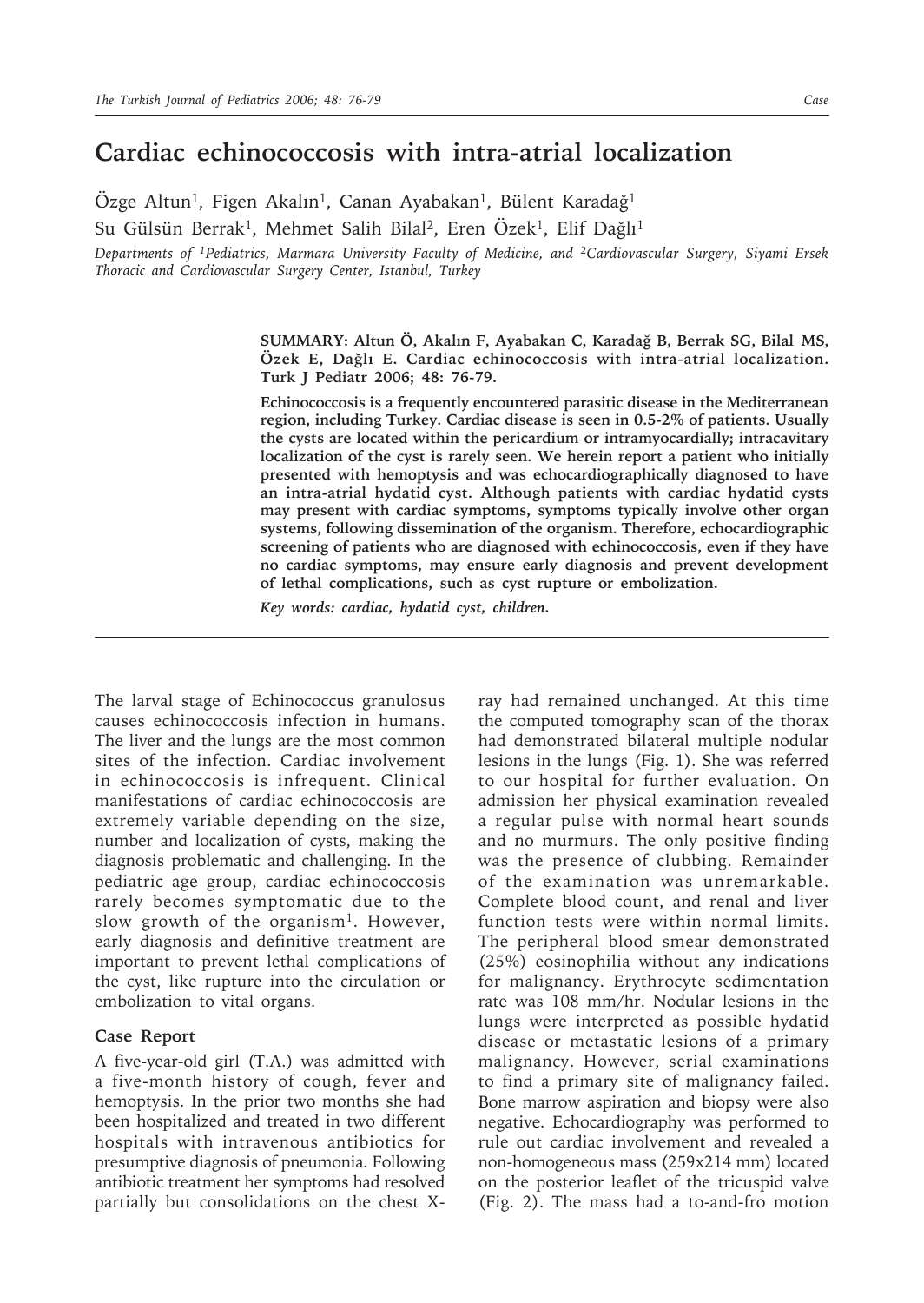

**Fig. 1.** Computed tomography scan of the thorax.



**Fig. 2.** Echocardiographic appearance of the intra-atrial mass.

through the tricuspid valve into the right ventricle. Electrocardiography of the patient did not disclose any abnormality. On further questioning, the patient was found to be from a region of the country endemic for echinococcosis. An indirect hemagglutination test for Echinococcus was strongly positive.

Extensive imaging with computed tomography did not show involvement of any other abdominal or retroperitoneal organ.

Treatment with mebendazole was initiated and the patient underwent surgery for removal of the cardiac mass. Pathological examination confirmed the preoperative diagnosis of cardiac hydatid cyst (Fig. 3). Currently the patient is still on oral mebendazole for her lung lesions. She is asymptomatic and follow-up echochardiographic examinations are within normal limits.



**Fig. 3.** Macroscopic examination of the cardiac hydatid cyst.

## **Discussion**

Echinococcosis is endemic in sheep-raising areas of the world, particularly Argentina, Uruguay, Australia, New Zeland, Iceland and the Mediterranean basin2. The incidence of hydatid disease in Turkey is reported to be 1 in 2,000 children3,4. Cardiac hydatid cyst is an uncommon disorder, representing only 0.5 to 2% of all cases of hydatidosis<sup>5,6</sup>.

Dogs that pass eggs in their feces are the definitive hosts of the Echinococcus. After ingestion of eggs by sheep, cattle, human and horses, cysts develop in these intermediate hosts. The organism is most commonly encountered in the liver or the lung. However, once in the systemic circulation, they can reach any organ, including retroperitoneal organs, pericardial cavity and the central nervous system7,8. Echinococcal cysts grow slowly and generally remain silent for years. They can cause symptoms in the affected organ by mass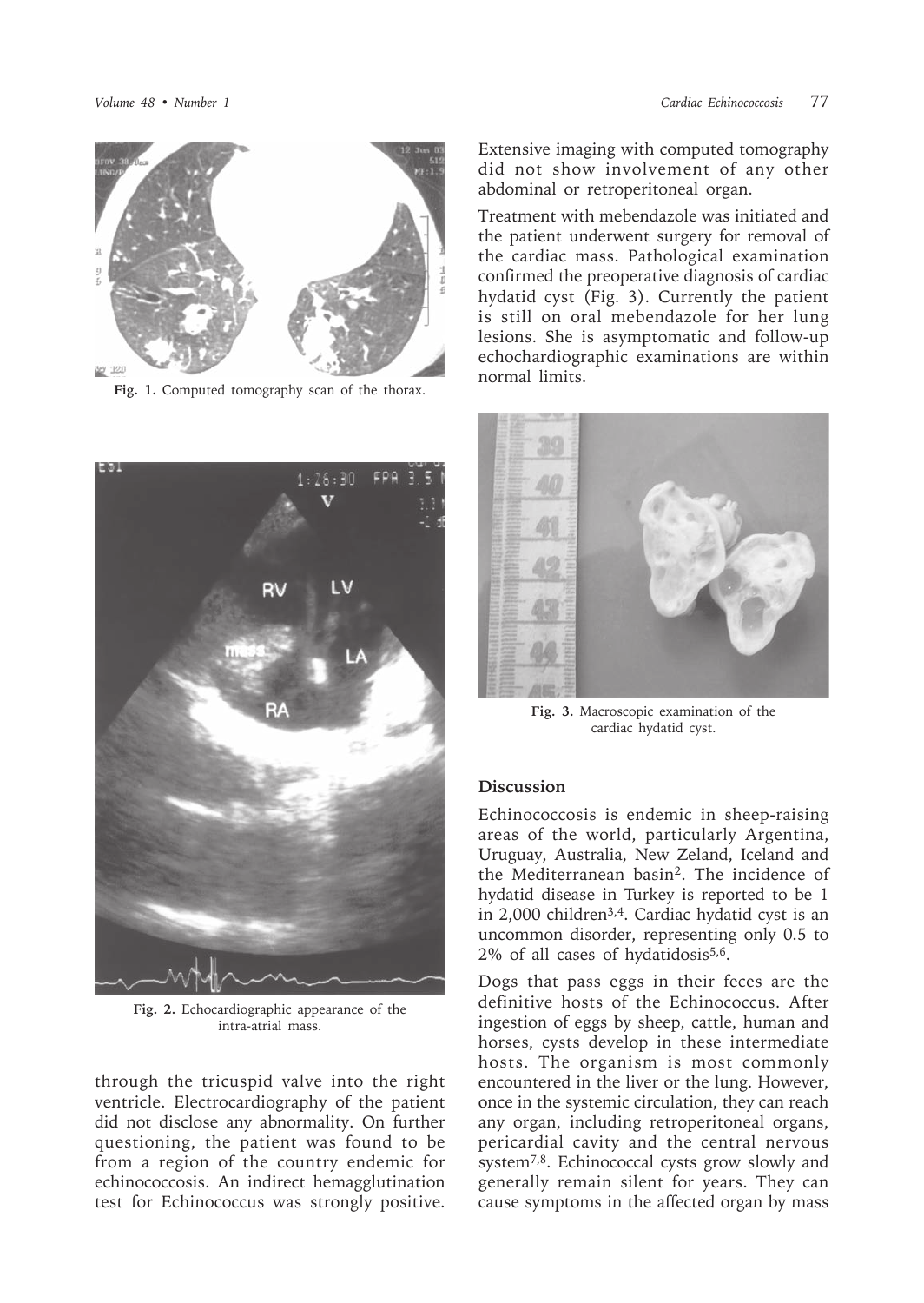effect. Anaphylactoid reaction can occur if the cyst ruptures into the circulation. Rupture of the ecchinoccoccal cysts can also cause further dissemination of the disease. Echinococcus embryos from coronary circulation or pulmonary veins can invade the myocardium<sup>1,5,6,8,9</sup>. The laminated membrane of the cyst becomes surrounded by the adventitial pericyst layer. The actual cyst develops in  $1-5$  years<sup>1,5</sup>. The density and configuration of the myocardium can sometimes limit the growth of the cyst. Hemodynamic and conducting function of the heart becomes progressively affected by the mass effect of the cyst, leading to myocardial ischemia, arrythmias and obstruction of the ventricular and atrial outflow tracts<sup>5,6</sup>. At this stage, rupture of the cyst can lead to embolization to vital organs. Localization of the cardiac cyst hydatid is most commonly intrapericardiac or intramyocardial<sup>10,11</sup>. Intracavitary localization of the cyst as seen in our case is very rare.

In our patient it is difficult if not impossible to determine the site of the primary localization of the disease. It is possible that the intra-atrial lesion could have been the primary site, the embolization of which resulted in pulmonary involvement. However, this is difficult to prove retrospectively. The presence of fever, cough and hemoptysis in the patient's history may support the theory of embolization from a cardiac source, although primary pulmonary disease with rupturing cysts may have caused these symptoms as well, especially since they apparently persisted for some time.

Atrial myxoma was the other disease considered in the differential diagnosis of our patient because of systemic symptoms and elevated acute phase reactants. However, eosinophilia, presence of pulmonary lesions and positive serology were indicative for echinococcosis. After surgery, pathological examination confirmed the diagnosis.

Nearly 90% of hydatidosis is clinically silent. Cardiac hydatid cysts should be suspected in patients from sheep-raising areas with signs of cardiac tumors or any mass close to the heart on chest X-ray6. Physical examination of the patient may be completely normal, although murmurs, arrhythmias or signs of heart failure, depending on the localization of the cyst inside the pericardial cavity, may be present. There may also be other systemic and organ-specific

findings if the disease has disseminated. There is no specific electrocardiographic finding for echinococcosis. Echocardiography, magnetic resonance imaging and computed tomography scans are used for localization of the cyst. Echocardiography is superior to magnetic resonance imaging for demonstration of the cardiac cysts inside the dynamic structure of the heart. It can be more informative in regard to movement of the cyst, its relation to the beating heart and for impact of the mass on cardiac functions12-14.

Because of the risk of rupture and embolization of cardiac hydatid cysts, medical treatment with mebendazole or albendazole alone without surgery is not acceptable. Some authors advocate the use of routine medical therapy as a supplement to surgery, and albendazole therapy is considered useful for reducing the incidence of recurrences<sup>15,16</sup>. Surgery has been proven as the best treatment for hydatid cysts of the heart6,8,17,18. Cardiac echinococcosis is usually seen as a component of disseminated disease involving more than one organ system19. Some authors suspect that the reported prevalence of cardiac echinococcosis would be higher if cardiac structures were routinely explored in patients with multiple hydatid cyst disease<sup>6</sup>. We also recommend routine investigation of all hydatid disease patients with two-dimensional echocardiography.

## **REFERENCES**

- 1. Macedo AJ, Magalhaes MP, Tavares NJ, et al. Cardiac hydatid cyst in a child. Pediatr Cardiol 1997; 18: 226-228.
- 2. Murphy TE, Kean BH, Venturini A, et al. Echinococcus cyst of the left ventricle. Report of a case with review of pertinent literature. J Thoracic Cardiovasc Surg 1971; 61: 443-449.
- 3. Mutaf O, Arıkan A, Yazici M, et al. Pulmonary hydatidosis in children. Eur J Pediatr Surg 1994; 4: 70-74.
- 4. Anadol D, Göçmen A, Kiper N, et al. Hydatid disease in childhood: a retrospective analysis of 376 cases. Pediatr Pulmonol 1998; 26: 190-196.
- 5. Maroto LC, Carrascal Y, Lopez MJ, et al. Hydatid cyst of the interventricular septum in a 3.5-year-old child. Ann Thoracic Surg 1998; 66: 2110-2111.
- 6. Uysalel A, Aral A, Atalay S, et al. Cardiac echinococcosis with multivisceral involvement. Pediatr Cardiol 1996; 17: 268-270.
- 7. Davlouros PA, Ikonomidis I, Frimas K, et al. Silent cardiac echinococcosis. Lancet Infect Dis 2002; 2: 367.